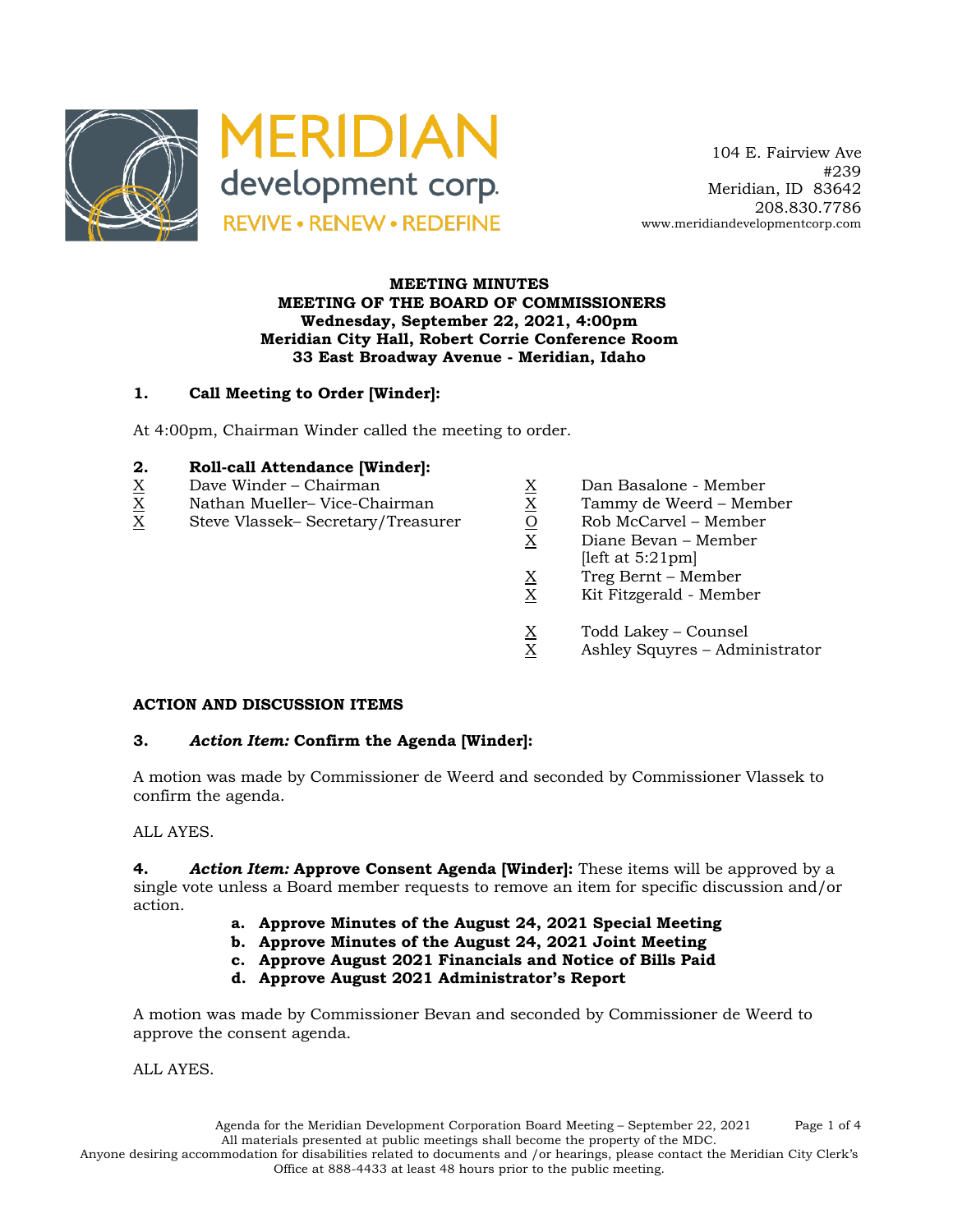# **5.** *Discussion Item:* **Legislative Update [David Lehman]**

David Lehman provided an update on the interim property tax committee. The first meeting was on August 27th however the September meeting will be rescheduled. He discussed potential forthcoming changes to HB389, the idea that there will be an opt out provision for new URDs and excess fund balance.

#### **6.** *Action Item:* **Consideration of approval of the (Option A) Urban Renewal Plan for the Northern Gateway District Urban Renewal Project and corresponding Resolution No. 21-036 [Meghan Conrad]**

Squyres introduced items 6, 7, and 8. Meghan Conrad discussed the minor changes since August 24th. She reviewed the changes and attachments as part of the document along with the upcoming schedule. A motion was made by Commissioner Fitzgerald and seconded by Commissioner Vlassek to approve the plan and resolution.

ALL AYES WITH COMMISSIONER BERNT ABSTAINING.

# **7.** *Action Item:* **Consideration of approval of the (Option B) Urban Renewal Plan for the Northern Gateway District Urban Renewal Project and corresponding Resolution No. 21-037 [Meghan Conrad]**

Meghan Conrad discussed the minor changes since August 24th. She reviewed the changes and attachments as part of the document along with the upcoming schedule. She also discussed the reasons for Option B and that a decision will need to be made by October 31 whether or not to go forth with Option A or B. The key will be the timing of the Tamura annexation into the City. A motion was made by Commissioner Bevan and seconded by Commissioner Fitzgerald to approve the plan and resolution.

# ALL AYES WITH COMMISSIONER BERNT ABSTAINING.

#### **8.** *Action Item:* **Consideration of approval of the First Amendment to the Urban Renewal Plan for the Union District Urban Renewal Project and corresponding Resolution No. 21-038 [Meghan Conrad]**

Meghan Conrad discussed the minor changes since August 24th. She reviewed the changes and attachments as part of the document along with the upcoming schedule. A motion was made by Commissioner Bevan and seconded by Commissioner Mueller to approve the plan amendment and resolution.

ALL AYES.

#### **9.** *Action Item:* **Consideration of approval of the Civil Survey task order for the required legal description and exhibit for the Northern Gateway Option B and corresponding Resolution 21-039 [Squyres]**

Squyres presented the item to the board and noted that the task order was not-to-exceed \$1,000 for the alternative legal description and map. A motion was made by Commissioner Vlassek and seconded by Commissioner Fitzgerald to approve the task order.

ALL AYES.

# **10.** *Action Item:* **Consideration of approval of the FY22 contract with PC Maintenance for snow removal and quarterly parking lot sweeping services for the COMPASS/VRT and Mason parking lots and corresponding Resolution 21-040 [Squyres]**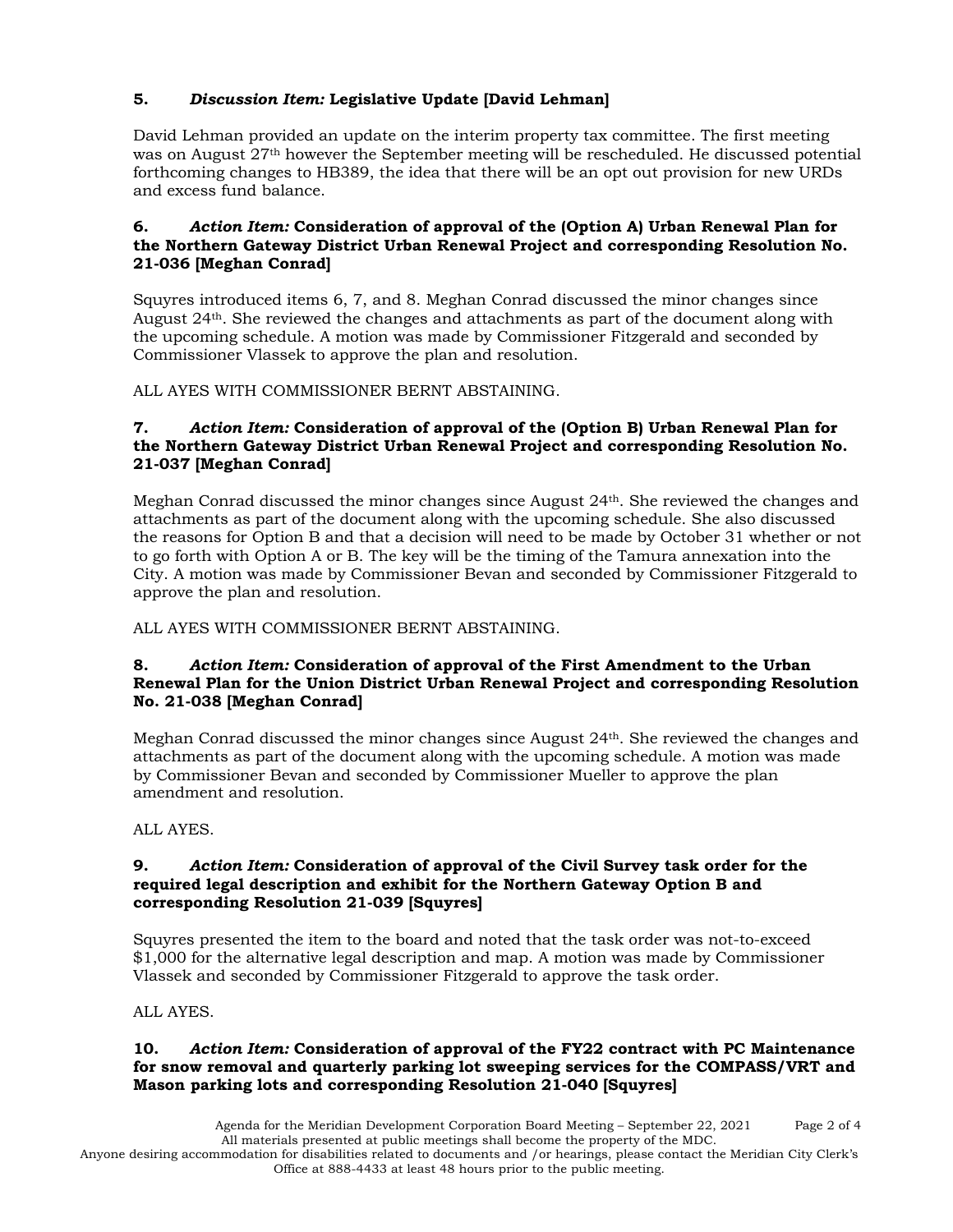Squyres introduced the item to the board and noted that this is the annual agreement renewal with PC Maintenance. A motion was made by Commissioner Basalone and seconded by Commissioner Vlassek to approve.

ALL AYES.

#### **11.** *Action Item:* **Consideration of approval of the extension of the professional services agreement and the scope of work with Eide Bailley for the FY21 annual audit and corresponding Resolution 21-041 [Squyres]**

Squyres introduced the item to the board. This agreement is an extension through FY23 and for the FY21 annual audit which will take place in October 2021. The fee of \$14,600 is consistent with the previous year fees. A motion was made by Commissioner Bevan and seconded by Commissioner Fitzgerald to approve the agreement.

ALL AYES.

# **12.** *Action Item:* **Consideration of approval of a cost-share agreement with the City of Meridian related to the relocation of the Hunter Lateral and corresponding Resolution 21-042 [Bruce Freckleton]**

Squyres introduced the topic and let the Board know that this would only be a discussion as there would be no cost-share agreement, rather, another tactic was proposed. Bruce Freckleton discussed the proposal in front of the board. The goal is to relocate the Hunter Lateral and one of the tactics discussed included having the project completed as part of the Civic Block project. Discussion was had and while the board was generally supportive of moving in this direction, legal counsel said there would need to be further investigation if this could be required given the RFP has already been issues. Another discussion will be had in the future.

# **13.** *Action Item:* **Consideration of approval of the reimbursement request by MKA for the completed public parking lot and corresponding Resolution 21-043 [Squyres/Lakey]**

Squyres reviewed the reimbursement request of \$200k with the board and the agreement with MKA. A motion was made by Commissioner Fitzerald and seconded by Commissioner Mueller to approve the reimbursement and to direct Squyres to send a letter of thanks to MKA on behalf of the Chair and the board.

ALL AYES.

#### **14.** *Action Item:* **Consideration of approval of the FY22 contract with Provision Landscaping for the grounds maintenance for the COMPASS/VRT building and corresponding Resolution 21-044 [Squyres]**

Squyres introduced the topic to the board and stated that this is the annual agreement with Provision with the same fees and terms as the previous fiscal year. A motion was made by Commissioner Basalone and seconded by Commissioner Fitzgerald to approve the contract.

ALL AYES.

**15.** *Discussion Item:* **Counsel's Report [Lakey]:** Counsel Lakey will review legal topics that need to be brought to the attention of the Board.

No report.